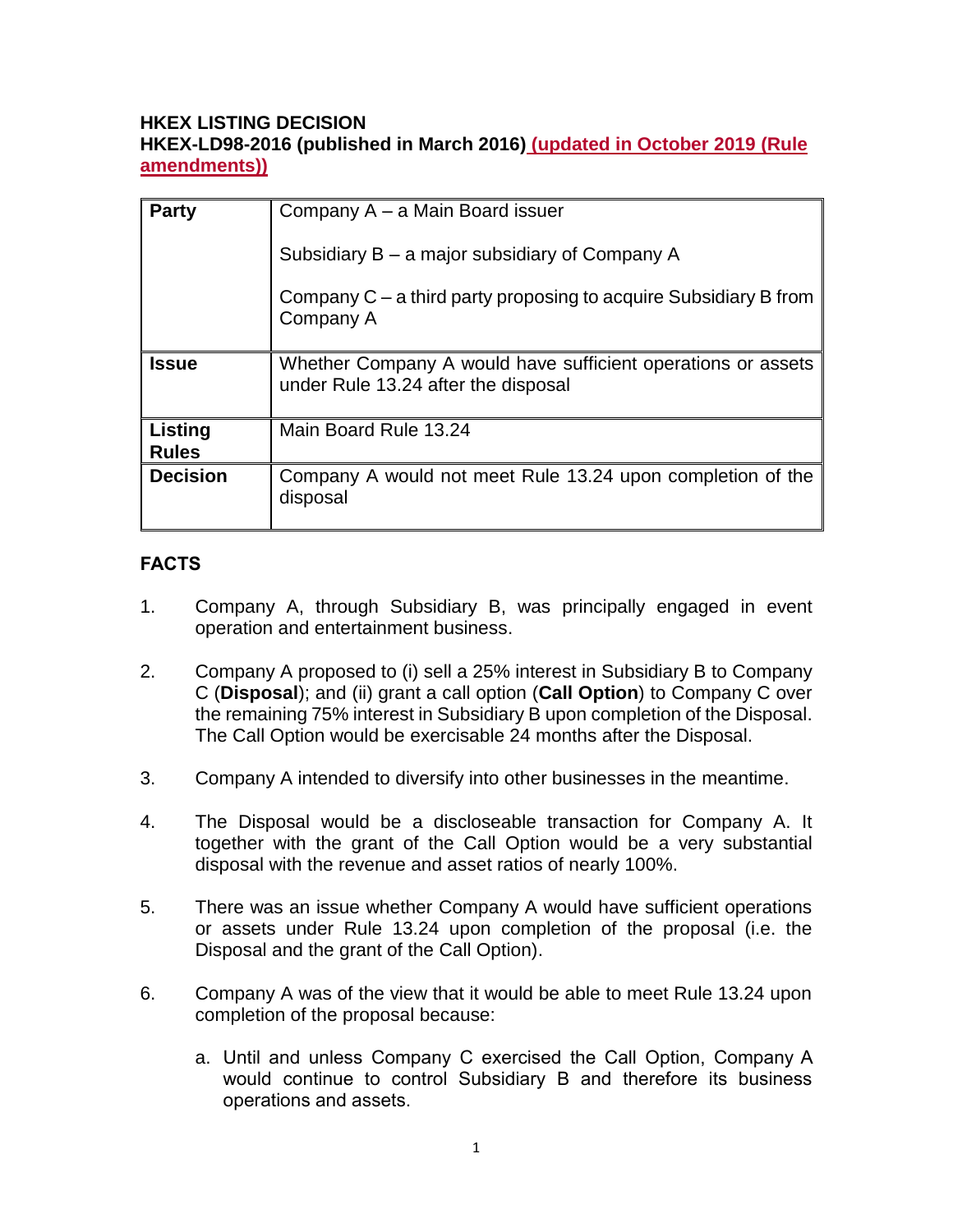b. The Call Option was not exercisable until 24 months after the Disposal. By the time it was exercised, Company A would have been expanded into other businesses.

### **APPLICABLE LISTING RULES**

7. Rule 6.01 states that-

*"Listing is always granted subject to the conditions where the Exchange considers it necessary for the protection of the investor or the maintenance of an orderly market, it may at any time direct a trading halt or suspend dealings in any securities or cancel the listing of any securities in such circumstances and subject to such conditions as it thinks fit, whether requested by the issuer or not. The Exchange may also do so where:-*

- *(1) …;*
- *(2) …;*
- *(3) the Exchange considers that the issuer does not have a sufficient level or operations or sufficient assets to warrant the continued listing of the issuer's securities (see rule 13.24);or*
- *(4) the Exchange considers that the issuer or its business is no longer suitable for listing."*
- 8. Rule 13.24 states that-

*"An issuer shall carry out, directly or indirectly, a sufficient level of operations or have tangible assets of sufficient value and/or intangible assets for which a sufficient potential value can be demonstrated to the Exchange to warrant the continued listing of the issuer's securities."*

(Rules 6.01(3) and 13.24 were amended on 1 October 2019. See Note 1 below.)

#### **ANALYSIS**

- 9. Company A's business operations and assets were primarily carried out and held through Subsidiary B.
- 10. It was Company A's view that it would continue to have sufficient operations and assets to justify its listing before the exercise of the Call Option. The Exchange disagreed because: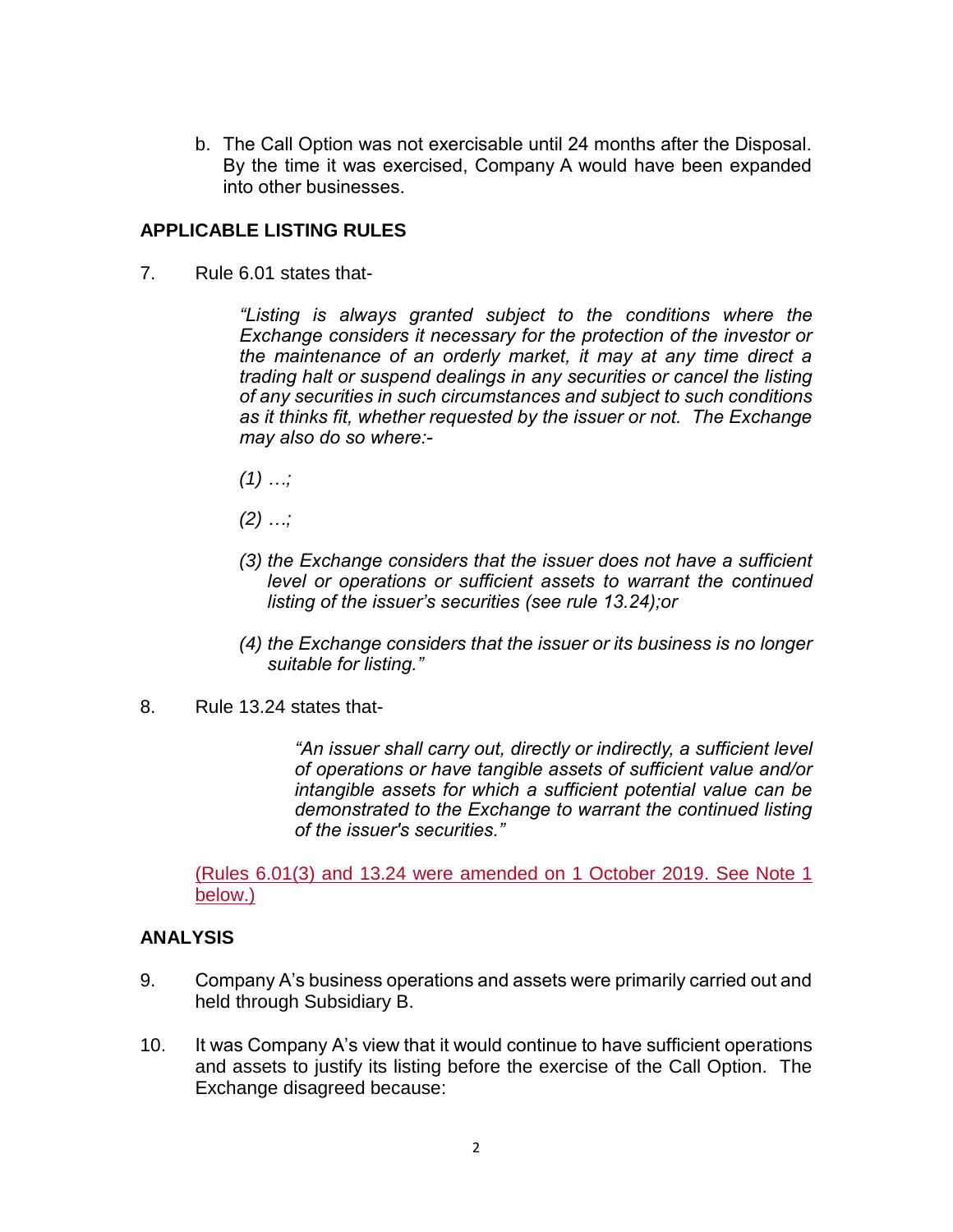- The exercise of the Call Option was entirely at Company C's discretion. By granting the Call Option, Company A was prepared to lose its ownership and control over Subsidiary B. As Company A had no other material business operations or assets, it would no longer be suitable for listing upon completion of the proposal. Whether and when Company C would exercise the Call Option was irrelevant.
- Company A stated its intention to carry out other businesses, but it could not demonstrate that it would have a new business suitable for listing upon completion of the proposal.

## **CONCLUSION**

11. The Exchange considered that upon completion of the proposal, Company A would fail to comply with Rule 13.24 and would become unsuitable for listing.

## *Notes:*

*1. The amended Rule 6.01 states that:*

*"Listing is always granted subject to the conditions where the Exchange considers it necessary for the protection of the investor or the maintenance of an orderly market, it may at any time direct a trading halt or suspend dealings in any securities or cancel the listing of any securities in such circumstances and subject to such conditions as it thinks fit, whether requested by the issuer or not. The Exchange may also do so where:-*

*…;* 

*(3) the Exchange considers that the issuer does not carry on a business as required under rule 13.24; or*

*…"*

*The amended Rule 13.24 states that:*

- *"(1) An issuer shall carry out, directly or indirectly, a business with a sufficient level of operations and assets of sufficient value to support its operations to warrant the continued listing of the issuer's securities.*
	- *Note: Rule 13.24(1) is a qualitative test. The Exchange may consider an issuer to have failed to comply with the rule in situations where, for example, the Exchange considers that the issuer does not have a business that has substance and/or that is viable and sustainable.*